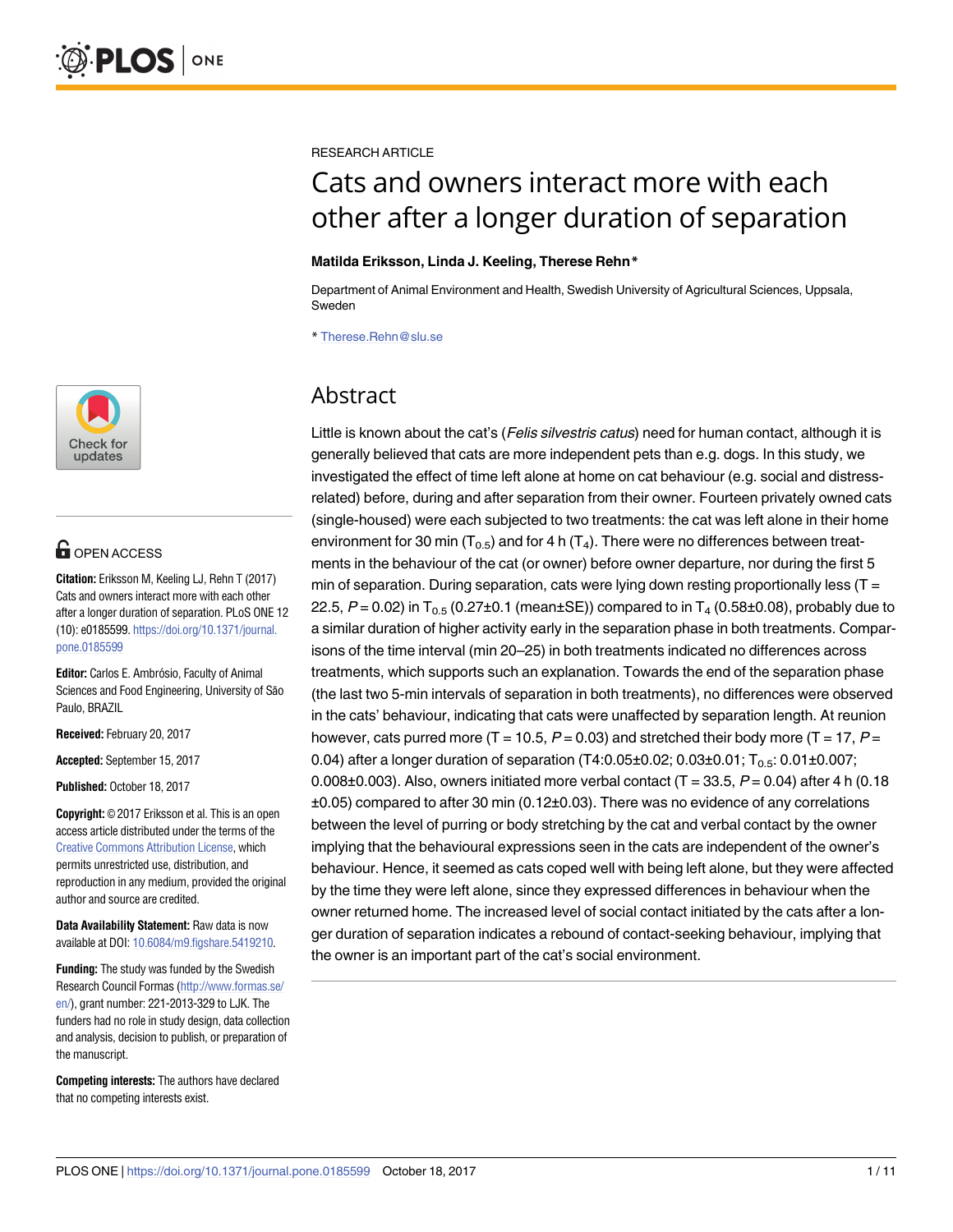# <span id="page-1-0"></span>**Introduction**

Cats (*Felis silvestris catus*) are the most common pets in Europe [\[1\]](#page-8-0), yet little research has been conducted on pet cats in their home setting. One of the reported reasons for their popularity is the expectation about their capacity to cope with being left alone for large parts of the day [[2\]](#page-8-0). However, little is known about how cats are affected by being alone at home during the owner's working hours, for example. As most present-day owners in Western society are working long hours at the same time as cats are increasing their popularity as pets it is important to address the question of whether or not the time being separated from the owner has any effects on the behaviour and welfare of the cat. This is an important area to investigate considering the high level of separation/isolation related behaviour problems observed among dogs [\[3,](#page-8-0) [4](#page-8-0), [5\]](#page-8-0), and considering that such responses to owner departure have been seen also in cats [[6\]](#page-8-0).

There is a general consensus that the domestic cat is not as solitary as their wild ancestors [\[7](#page-8-0), [8](#page-8-0)] although there is a large individual variation in how sociable cats are towards humans. These differences are probably due to both genetic influences [\[9\]](#page-8-0) as well as the level of human handling during the sensitive period  $[10]$ . Furthermore, studies suggest that indoor cats initiate more contact with their owners compared to outdoor cats when they are at home [[11](#page-8-0)], which is suggested to be a consequence of a greater need for indoor cats to find different sources of stimulation in the usually quite predictable home environment. Also, as cats normally rest for 16–18 h per day [[12](#page-8-0)], indoor cats may adapt their time awake to activities in the home. Previously, commonly highlighted welfare concerns have been related to cats' sociality with other cats, such as enforced cohabitation with unfamiliar and unrelated cats or enforced proximity to neighboring cats  $[13, 14]$  $[13, 14]$  $[13, 14]$ , while their sociality with humans (or the lack of it) is less investigated.

There is conflicting evidence related to cats' attachment to their owners when cats have been tested using the Ainsworth's strange situation procedure (ASSP) [[15](#page-8-0)]. Edwards *et al*. [\[16\]](#page-8-0) found that cats kept solely indoors spent more time in locomotor activities, exploring their surroundings and playing more when they were accompanied by their owner, indicating features of the secure attachment style. They also found that cats vocalised more when they were left alone in the room, which they suggest indicates separation distress. In a counter-balanced version of the ASSP, however, Potter and Mills [\[17\]](#page-8-0) did not find any evidence of a secure attachment style among cats with outdoor access. Nonetheless, these cats did discriminate between the owner and a stranger, as cats vocalised more when the owner left the room compared to when the stranger left. Besides the difference in experimental design between the two studies, another obvious potential reason for the inconsistent findings could be that there is a difference between how indoor and outdoor cats bond to their owners. Importantly, even if cats generally are not securely attached to their owner, other styles of attachments (ambivalent and avoidant) deserve to be further investigated in order to increase our knowledge about the cathuman relationship [\[18\]](#page-8-0). That cats are important social partners for many owners and that humans seem also to be important for many pet cats was explored by Wedl *et al*. [[19](#page-9-0)], who found temporal patterns in interactions between cats and their owners. They interpret their finding, that social interaction patterns varied according to a few major factors thought to influence the relationship quality (e.g. owner and cat personality), as showing that the relationship between the cat and the owner was mutually valuable and beneficial for both partners. It also includes constant 'negotiations' of interests [[20](#page-9-0)], which are commonly seen among groupliving animals [\[21\]](#page-9-0). One indicator of the importance of people to pet cats was found in a longitudinal study of separation anxiety [\[6\]](#page-8-0). The study showed that some cats developed separation related behaviour, usually manifested as inappropriate urination and defecation, excessive vocalization, destructiveness and over-grooming, only observed in the absence of the owner.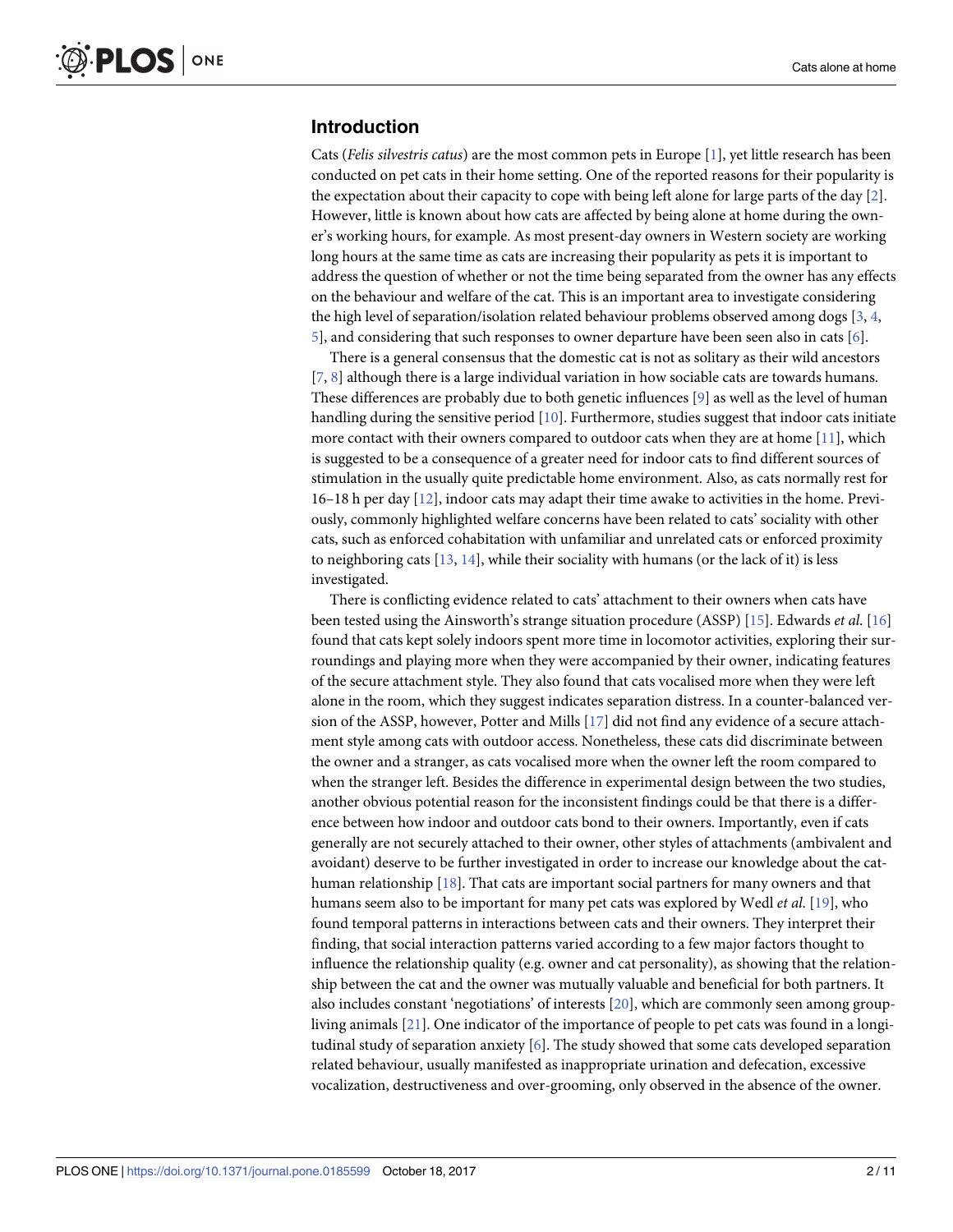<span id="page-2-0"></span>However, the majority of cats do not show abnormal behaviour when separated from their owner, but there is no research investing how these cats respond to being left alone at home.

The effect of time left alone at home on dog behaviour was investigated by Rehn and Keeling [[22](#page-9-0)], using dogs who did not suffer from separation anxiety. They found that while the dog's behaviour during separation did not change according to the duration of separation, dogs greeted their owner more intensely after longer periods of separation. This indicated that dogs were affected by the time being left alone at home, but it was not expressed until the owner returned. As dogs, many cats are left alone at home for parts of the day and both are carnivore species with long daytime resting periods. Moreover, since there is no evidence to suggest that cats have a poorer concept of time than dogs, in the current study we hypothesise a similar finding, i.e. that there will be differences in how cats respond to the return of the owner (their greeting behaviour) depending on how long he/she has been away, but not necessarily differences in behaviour during the actual separation.

Most animals adapt their greeting behaviour to the situation, which may include the time since the last greeting. For example, greeting sessions are important for confirmation and strengthening of the social bond [[23](#page-9-0), [24](#page-9-0), [25](#page-9-0)]. Contrary to many other carnivores, cats do not have ritualised submissive signals, which are often seen in dogs greeting their owners [\[22,](#page-9-0) [26\]](#page-9-0). This is probably due to cats originally being more solitary without the need for 'polite' appeasement gestures in adulthood. Recognised greeting behaviour in kittens towards the mother are the tail-up posture, followed by head rubbing [\[27,](#page-9-0) [28](#page-9-0), [29](#page-9-0)], but also allogrooming and allorub-bing between adult cats [[7](#page-8-0), [30](#page-9-0), [31](#page-9-0)]. Vocalisations, such as the meow and the purr, have been suggested to occur during greeting [\[32\]](#page-9-0) and contact-maintenance [[33](#page-9-0)]. Hence, these behaviours were of particular interest in the current study.

## **Materials and methods**

#### **Subjects**

Fourteen privately owned cats (9 females (of which one was intact) and 5 males (all neutered)) and their owners (10 females and 4 males) participated in the study. The age of the cats ranged from  $0.6-15.0$  (mean $\pm$ SE;  $6.2\pm1.1$ ) years old. Participants were recruited through advertisements online, on community noticeboards in Uppsala and at the campuses of the Swedish University of Agricultural Sciences and Uppsala University. Except from being healthy and without known behavioural problems, inclusion criteria were that the cats were older than 6 months of age, lived most of their lives indoors and, if they did go out, they were not able to roam outside unsupervised. Owners were asked to sign an informed consent before entering the study and participation was voluntary. All cats had water at libitum, but feeding routines differed between households. Out of the 14 cats, 12 had free access to dry feed. Owners who gave their cats raw/canned feed also reported that this was usually served in the mornings and evenings. All but two owners (of which one owned a cat that did not have free access to feed) stated that it was not usually done in relation to coming home from work. Three digital cameras were used to record the cat at home (two SONY Handycam HDR-CX130 and one CANON LEGRIA HF R 68). One of the cameras covered the entrance area, while the locations of the other two cameras were chosen depending on where the owner believed the cat spent most of the day.

# Data collection and treatments

All data were collected in the cat's home environment. The behaviour of the cat was recorded on two consecutive days during the same time of the day, either in the morning (sometime between 07:00–12:00) or in the afternoon (12:00–18:00), depending on the owner's availability.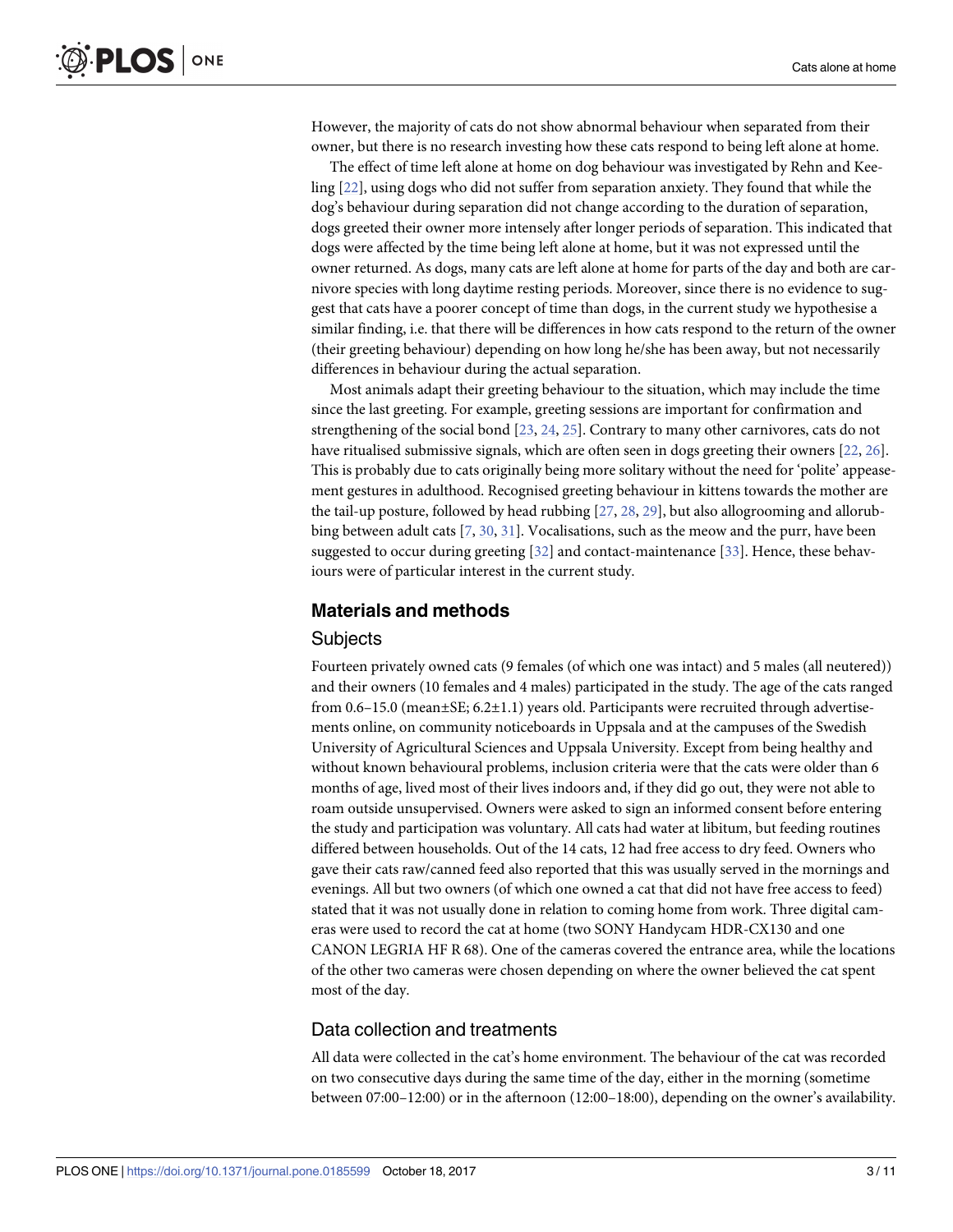<span id="page-3-0"></span>

**Fig 1. Treatment overview.** The behaviour of 14 cats was recorded during two different treatments ( $T_{0.5}$ : the cat was left alone at home for 0.5 h;  $T_4$ : the cat was left alone at home for 4 h). Data collection started 5 min prior to owner departure (PRE-: pre-separation) and continued until 5 min after the owner returned (POST-: post-separation). Summarised data from different intervals were compared between treatments (circled areas). In addition to the 5-min pre- and post-separation intervals, comparisons were based on one 5-min interval in the beginning ('IR': initial response) and two 5-min intervals towards the end of the separation phase ('LR1': late response 1; and 'LR2': late response 2). Moreover, a 5-min interval occurring at min 20–25 in  $T_4$  ('C': control) was compared to the equivalent time from separation from the owner in treatment in  $T_{0.5}$ ('LR1'). Time intervals with the same colours were compared between treatments.

<https://doi.org/10.1371/journal.pone.0185599.g001>

A different separation time was applied on each occasion: the cat was left alone for 30 min  $(T_{0.5})$  or for 4 h  $(T_4)$ . All cats participated in both treatments and treatment order was equally balanced between the cats. Before data collection started the owner had to be at home for at least 30 min. Data collection started 5 min before the owner left the home (pre-separation) and continued until 5 min after reunion with the owner (post-separation) (Fig 1). Owners were asked to behave as they would normally do towards the cat when leaving and returning home.

Observations of the behaviour of the owner and the cat were made according to the ethogram (S1 [Table](#page-7-0)) from the video-recorded material by a single trained observer using the Interact software (version 2.4 [[34](#page-9-0)]). Behaviour of long duration (e.g. lying, sitting) was recorded instantaneously every 5 s, while behaviour of short duration (e.g. clawing, body shaking) was recorded using one-zero sampling every 5 s. Lip licking, which is easy to count, was recorded using continuous sampling (frequency). If the cat was out of range of the camera, vocalisations were still recorded. Interactions between cat and owner were also recorded, as well as who initiated the (verbal or physical) contact (see S1 [Table](#page-7-0) for details).

#### Analyses

In order to investigate the effect of treatment, the recorded period was divided into shorter intervals (Fig 1). Behaviour during the 5-min intervals before the owner left the home (preseparation) and after the owner returned (post-separation) were summarised and compared between treatments. In the separation phase, data from the 5-min interval immediately following the owner's departure (initial response, 'IR') were analysed and compared across treatments. To investigate the effect of time left alone on cat behaviour, the last two 5-min intervals just before the owner returned were compared (late response 1 ('LR1'), i.e. the completely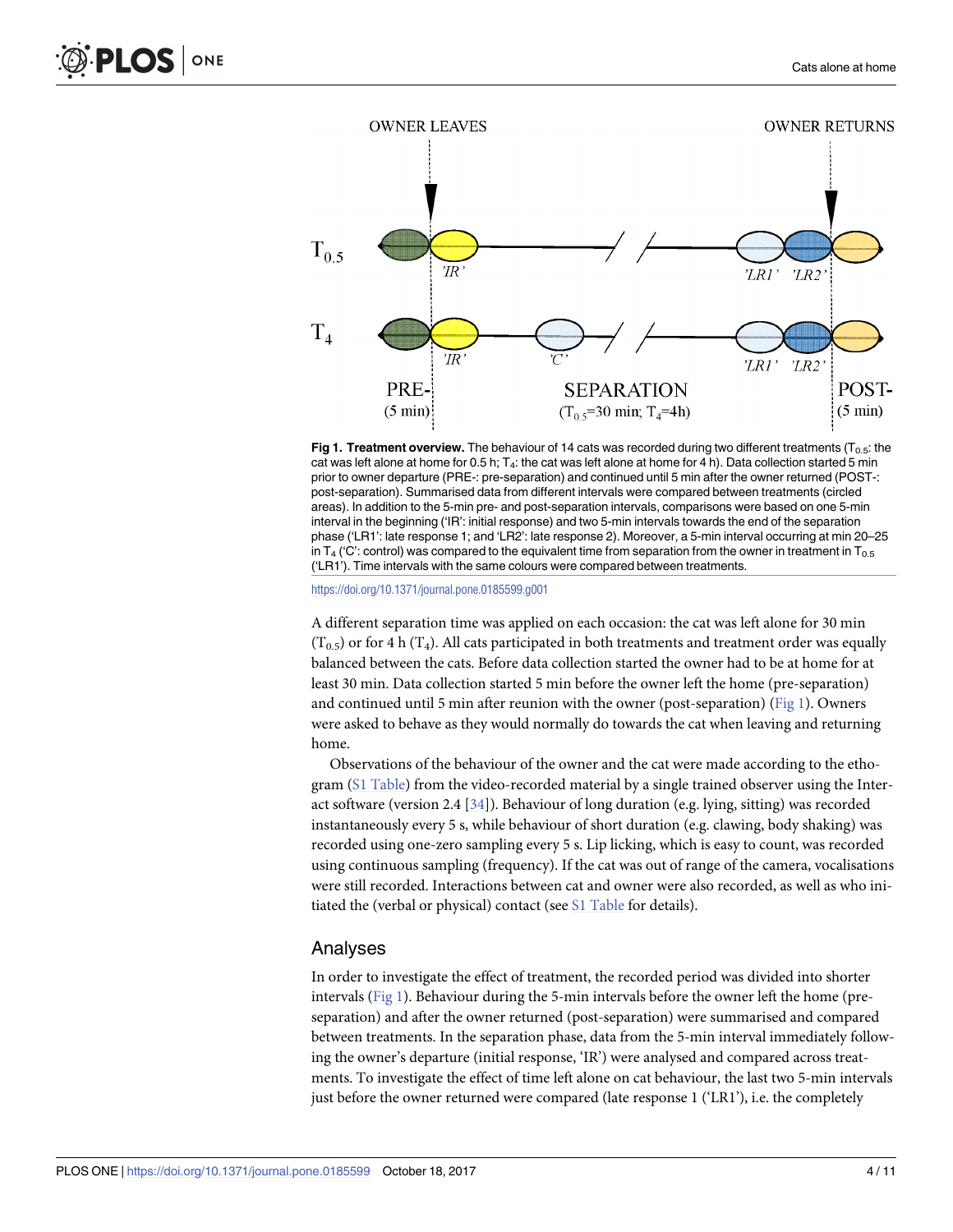<span id="page-4-0"></span>undisturbed interval occurring 5–10 min before the owner returned and late response 2 ('LR2'), i.e. the interval occurring 0–5 min before the owner returned which could be influenced by the owner approaching the home). During the separation phase, behaviour was scored for 10 min in total in each treatment, divided into ten intervals of 1 min each, evenly distributed across the remaining time slot. In addition, an interval ( $°C$ ) at min 20–25 in  $T_4$  was compared to 'LR1' in  $T_{0.5}$  (i.e. the equivalent time into the separation phase in both treatments), to control for possible general differences in activity at the beginning of separation. Comparisons of intervals made across treatments are indicated by coloured circled areas in [Fig](#page-3-0) 1.

Behavioural data are presented as the mean proportion of sample points per interval and cat. Statistical analyses were carried out using SAS® computer package (version 9.4). Wilcoxon signed rank tests and Spearman rank correlations were performed as the data were not normally distributed.

#### Ethics statement

Since this was an observational study of already existing situations in the life of the cat, no ethical permit for the cats was needed according to Swedish animal welfare legislation (SJVFS 2015:38) nor for the owners participating (SFS 2003:460). However, owners were asked to sign an informed consent before volunteering to participate in the study. This agreement clearly stated that they were allowed to withdraw from the study at any point without any further explanation.

# **Results**

Out of the total 17.5 h of observed video recorded material, cats were out of camera view for 29.2% of the time. There were no differences in time out of view between the intervals or between the treatments.

#### Pre-separation phase

As expected, there were no differences between treatments in the behaviour of the cats or the owners before the owners left the home.

#### Separation phase

There were no treatment differences in the cats' behaviour during the first 5-min interval ('IR') after the owner had left the home.

Based on the analyses of the 1-min intervals evenly distributed across the separation phase (giving a total of 10 min of observations), cats were lying down resting more ( $N = 14$ ,  $T = 22.5$ ,  $P = 0.02$ ) in T<sub>4</sub> (0.58±0.08 (mean proportion of sample points  $\pm$  SE)) compared to during T<sub>0.5</sub>  $(0.27 \pm 0.1)$ .

There were no differences between treatments in the last two 5-min intervals just before the owner returned ('LR1' and 'LR2'), nor between the intervals occurring at min 20–25 after owner departure ('C' in T4 vs. 'LR1' in T0.5).

#### Post-separation phase

At reunion with the owner, cats purred more ( $N = 14$ ,  $T = 10.5$ ,  $P = 0.03$ ) and showed more body stretching ( $N = 14$ ,  $T = 17$ ,  $P = 0.04$ ) after being separated for 4 h compared to when left alone for only 30 min [\(Fig](#page-5-0) 2). A positive correlation between purring and body stretching was found in T<sub>0.5</sub> at reunion (N = 14, Spearman's rho = 0.69;  $P = 0.007$ ) but not in T<sub>4</sub>. Owners initiated more verbal contact with their cats ( $N = 14$ ,  $T = 33.5$ ,  $P = 0.04$ ) after having been away for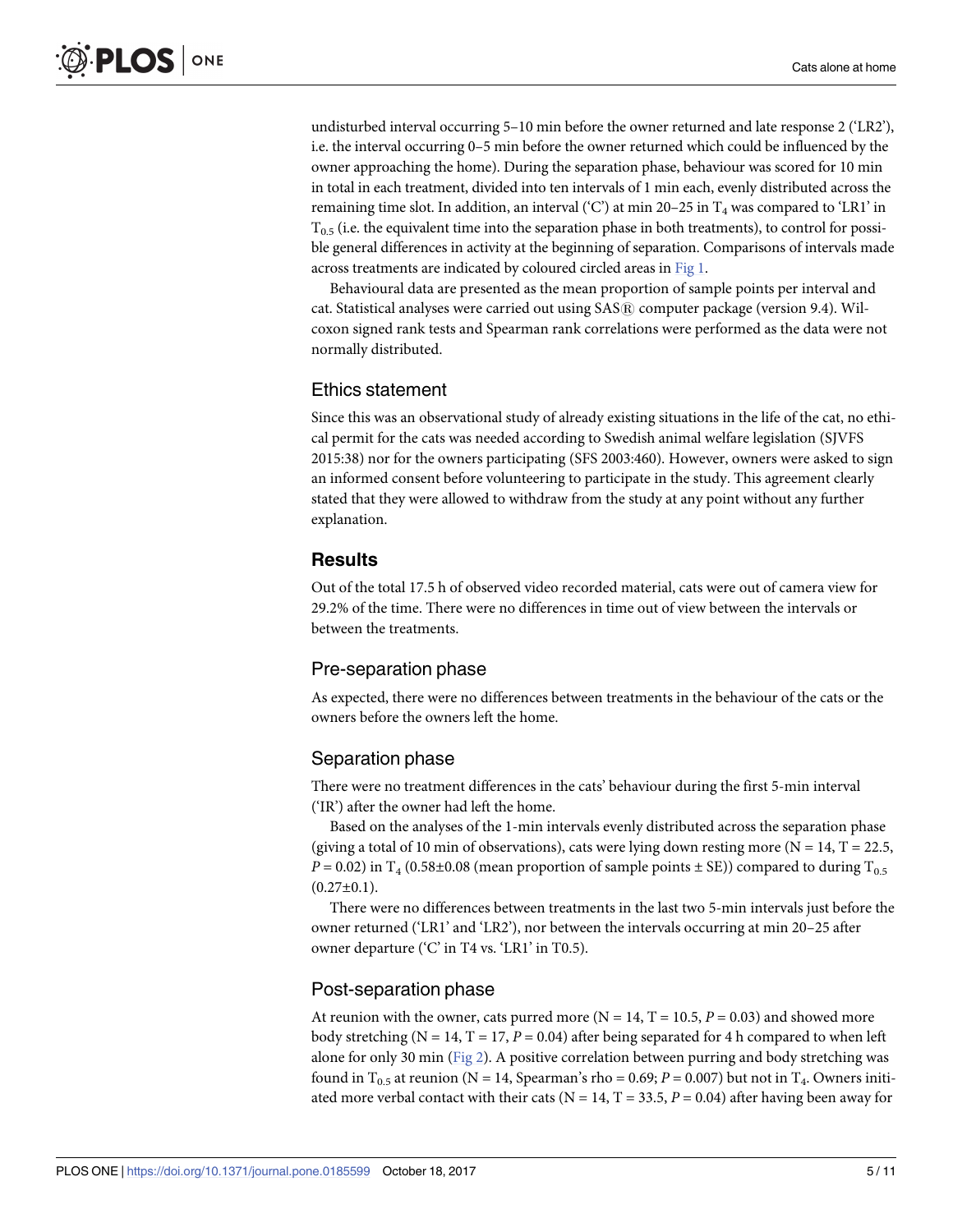<span id="page-5-0"></span>



<https://doi.org/10.1371/journal.pone.0185599.g002>

a longer duration of time. Neither purring nor body stretching correlated with verbal contact initiated by the owner in any of the treatments.

Considering the differences in feeding routines, the two cats who were not fed *ad lib* and one cat who was used to being fed when the owner came back home from work, were excluded from the analyses of the post-separation phase. The new analyses showed similar differences as found for all cats (N = 14, which are reported above) regarding purring (N = 11; T = 10.5;  $P = 0.03$  and body stretching (N = 11; T = 12,  $P = 0.05$ ). However, the difference considering the owner initiating more verbal contact with the cat after a longer time of separation disappeared (N = 11; T = 15;  $P = 0.206$ ).

### **Discussion**

Because the cats' behaviour during separation did not differ between treatments, there were no signs of cats being affected by the time left alone, but at reunion with the owner cats purred more and showed more body stretching after a longer duration of separation. Also, owners initiated more verbal contact with their cats after a longer separation period. This may indicate an increased motivation to re-establish the relationship after a longer duration of separation. The lack of correlation between the responses of the owner and the responses of the cat imply that these were independent of one another. It supports the hypothesis that cats were more interactive with their owners after a longer duration of separation, but also revealed that owners increased their own contact-seeking behaviour towards the cat by talking more.

While domestic cats are more vocal towards humans in general compared to feral cats and during cat-cat interactions [\[35,](#page-9-0) [36\]](#page-9-0), literature suggests that meowing is related exclusively to communication, whereas purring is a general sign of contentment or a care soliciting behaviour [\[37\]](#page-9-0). Although purring can occur in many different contexts, even in the clinic when the cat is in pain or is distressed [[38](#page-9-0)]. Hence, it has been suggested that purring may be functioning as a 'manipulative' contact- and care-soliciting signal, perhaps derived from when the kitten solicits care from the mother [\[33](#page-9-0)], e.g. when separated from [[27\]](#page-9-0) or reunited with her [[39](#page-9-0)]. It is unlikely that cats in the current study experienced pain or distress when reunited with the owner in this study, thus it is most likely that they are more solicitous of attention after longer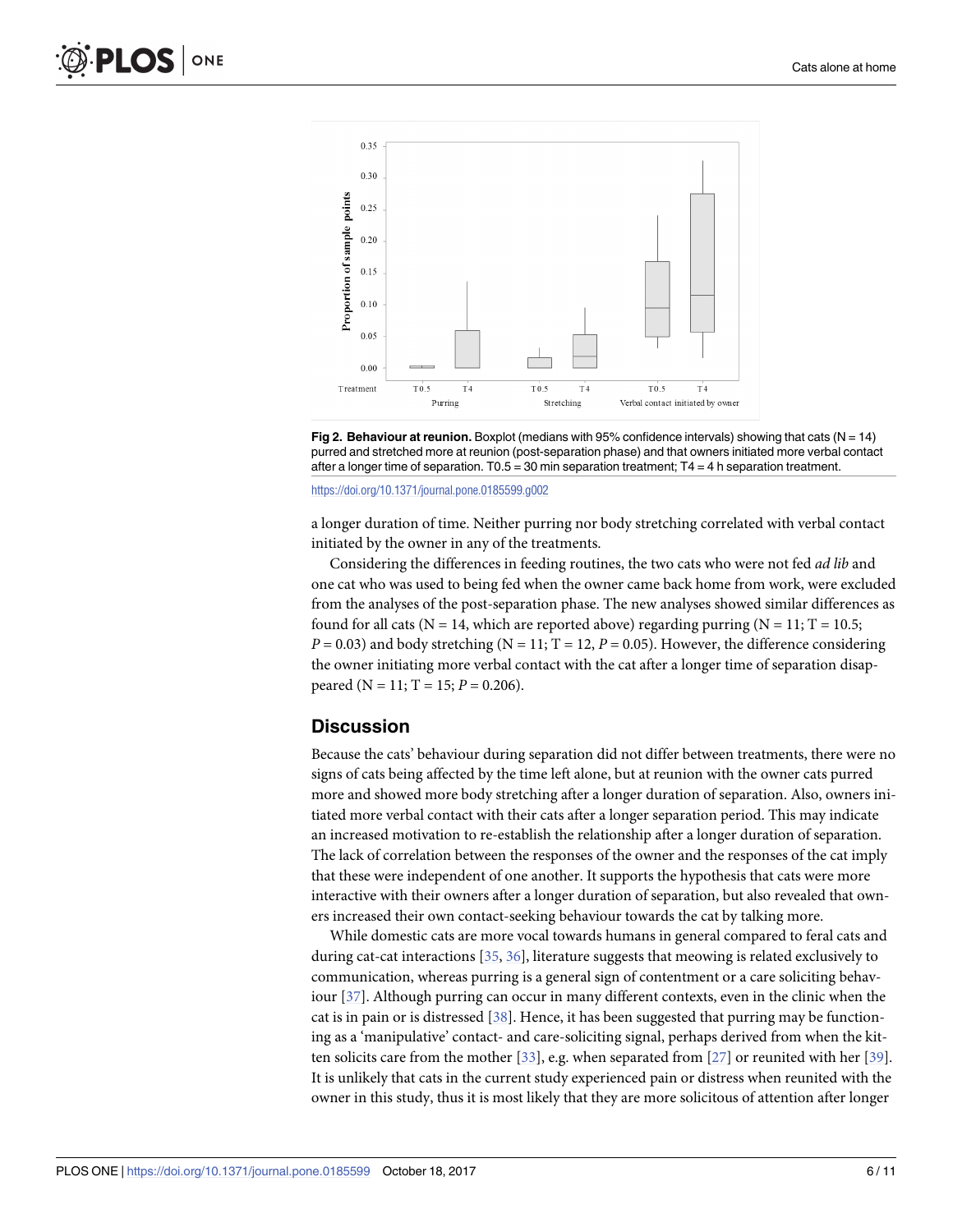<span id="page-6-0"></span>durations of separation. The motivational background for the increased purring seems to be related to the social aspect of the owner coming back, not food, as most cats were fed *ad lib* and the additional analyses, where cats that did not have free access to feed were excluded, showed a similar response pattern. This supports the findings of Vitale Shevre et al. [[40](#page-9-0)] who observed that, although a high individual variation, cats seem to prefer social contact with humans, even over food.

To our knowledge, body stretching in cats has not been scientifically investigated and its possible significance in terms of e.g. greeting situations, has not been addressed previously. Rather, stretching has been assumed to stimulate blood circulation after being stationary for some time and the increase in body stretching after the longer separation duration might be an effect of a longer resting period before the reunion event. That there was a correlation between purring and stretching in  $T_{0.5}$  suggests that these behaviours are expressed in synchrony, but this was not the case in  $T_4$ .

Despite being more vocal when reunited with their owners after a longer duration of separation, in contrast to dogs [\[22\]](#page-9-0), cats did not initiate more physical contact. Stroking and rubbing their head, flank and tail towards another individual is a commonly described greeting behaviour in cats with the aim to exchange odours [\[13\]](#page-8-0). It has been observed that outdoor cats rub against their owner more often than do indoor cats [[41](#page-9-0)], perhaps related to an increased need to exchange odours and mark their territory after being away from the home. Supported by the results in the current study, one could further speculate that this urge is not elicited when it is the owner who was away from the home and comes back.

A noticeable difference between the results in this study of cat owners and the previous study including dogs and their owner [\[22\]](#page-9-0), was that the dog owners did not alter their behaviour according to the time separated from their dog while cat owners did. In contrast to dog owners, cat owners increased their level of interaction with the cat after a longer duration of separation. Findings related to fundamental differences between dog and cat people (temperament, personality etc) have been inconsistent and sometimes conflicting (e.g. [\[42,](#page-9-0) [43\]](#page-9-0)). In a larger study, Gosling *et al*. [\[44](#page-9-0)] found personality differences between self-identified dog and cat persons in all dimensions of the Big Five Inventory. Results showed that cat people scored higher in neuroticism and openness, while dog people scored higher on extraversion, agreeableness, and conscientiousness. That cat people score higher than dog people on the neuroticism scale is supported by Reevy and Delgado [\[45\]](#page-9-0) who also found that neuroticism among pet owners was positively correlated with a higher level of anxious attachment to pets. Moreover, a study investigating the level of neuroticism in dog owners in relation to dog training showed that the more neurotic the owner was, the more commands (both verbal and gestural) they used during training [[46](#page-10-0)]. One can speculate that the combined experience of slightly more neurotic owners being away from their cats for a longer duration of time might cope with their anxious attachment to their pet, by interacting more with it at reunion, more than would dog owners following a similar period of separation. A more detailed investigation of how owners experienced the reunion with their cat might shed some light on this. Mertens [\[41\]](#page-9-0) showed that vocal communication by the owner was the most commonly observed behaviour directed towards the cat in the home environment and our study supports that this seems to be considered an important way of communicating with the cat also at reunion after a longer duration of separation. Noteworthy though is that when analyses of owner behaviour were based on owners who fed their cats *ad lib* only, differences between treatments in owner greeting behaviour disappeared. This may indicate that it was the owners who usually gave their cat feed when arriving home who were more interactive.

There is no evidence from this study that cats were aware of the passing of time while the owner was away. Nevertheless, the results suggest that their motivation for social contact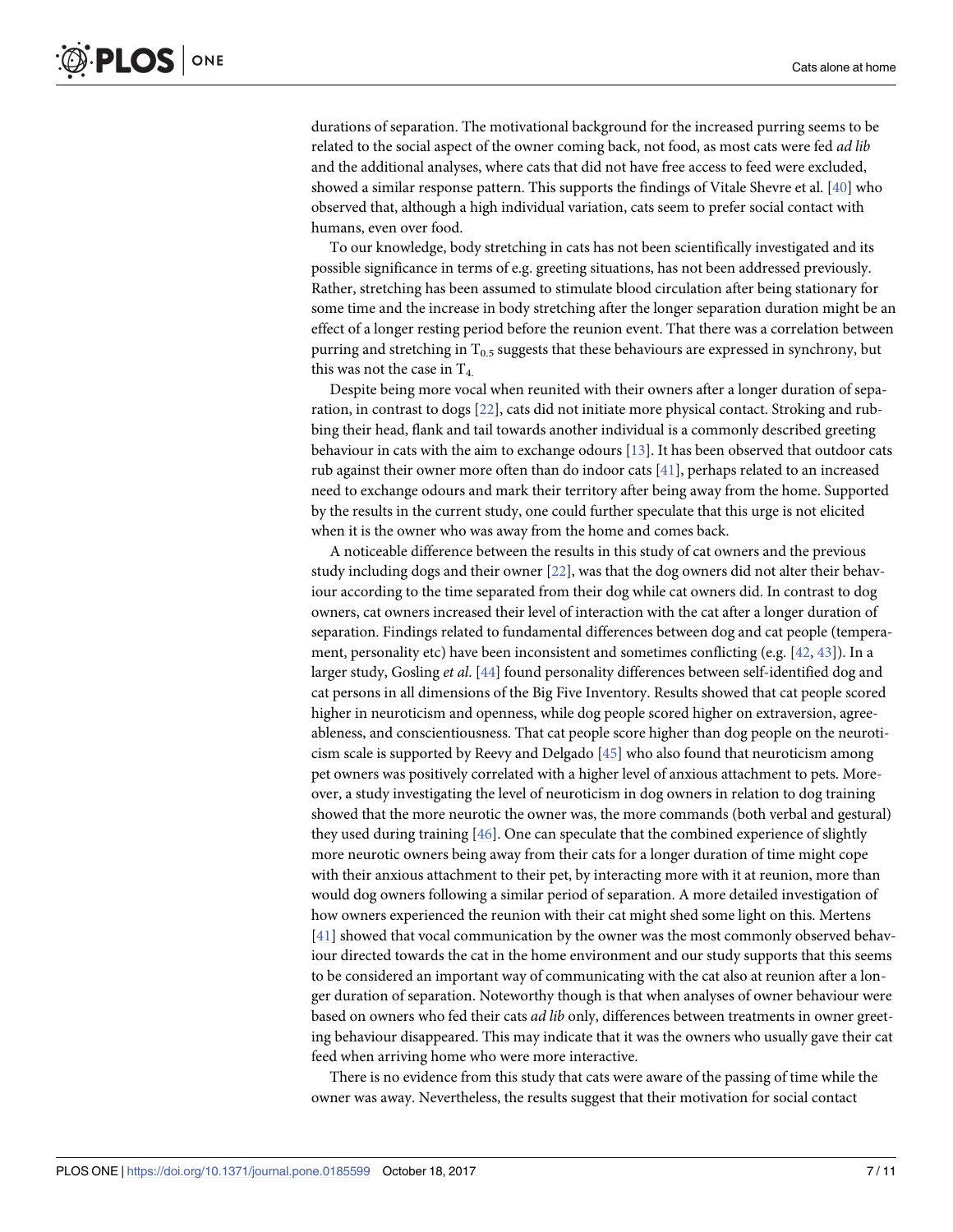<span id="page-7-0"></span>changed according to the time that had passed when their owner returned, indicating that cats discriminated between the two time intervals. There is considerable evidence that animals are able to associate to a resource even if they cannot see it  $[47, 48]$  $[47, 48]$  $[47, 48]$  $[47, 48]$  $[47, 48]$ . Thus it is possible that cats 'miss' their owner, but there is no evidence from the time intervals used in this study that this is experienced negatively.

The current study has a few limitations that we would like to address considering future investigations in the area. Firstly, because of the obvious differences in separation duration, the observer was not blind to the treatment she was coding off. Editing the collected video material into equally long periods would have been a better approach. Secondly, although this study was hypothesis driven in the choice of intervals tested and behaviours included, caution should be taken when interpreting the results due to the large number of behaviours tested. We therefore encourage further work on how cats are affected by being home alone. Finally, in this study cats were only recorded once in each treatment. Also, an interesting aspect in future studies would be to include replicates from each individual cat in order to demonstrate the consistency of behaviour within cats and conditions.

# **Conclusion**

In summary, this study revealed that cats interact more intensely at reunion with the owner by purring more after a longer duration of separation which may reflect the greater need to reestablish the relationship between cat and owner after the longer separation. Whether stretching is a part of this or merely a consequence of longer inactivity remains to be investigated. Alternatively, cats may be responding to the owners' vocalisations, but the lack of correlations between these cat and human responses at reunion imply they are independent of one another. This was further supported by results based on *ad lib* fed cats only. The social role of humans in the lives of cats deserves more attention in future studies and, since cats behaved differently towards the owner according to the time being separated, the common notion about cats being able to cope well alone at home should be evaluated further. Of practical interest would be to investigate longer separation times, as these would better reflect the typical situation for most pet cats with working owners.

# **Supporting information**

**S1 [Table.](http://www.plosone.org/article/fetchSingleRepresentation.action?uri=info:doi/10.1371/journal.pone.0185599.s001) Ethogram.** List of the behaviours recorded before (cat and owner), during (cat) and after separation (cat and owner), their definitions as well as recording method. (DOCX)

# **Acknowledgments**

We would like to thank all the owners and their cats for participating in the study. Part of the work was carried out within the Centre of Excellence in Animal Welfare Science, a Swedish collaborative research environment and within the SLU Future Animal Health and Welfare platform's focus area of human animal interactions.

# **Author Contributions**

**Conceptualization:** Matilda Eriksson, Linda J. Keeling, Therese Rehn.

**Data curation:** Matilda Eriksson, Therese Rehn.

**Formal analysis:** Linda J. Keeling, Therese Rehn.

**Funding acquisition:** Linda J. Keeling, Therese Rehn.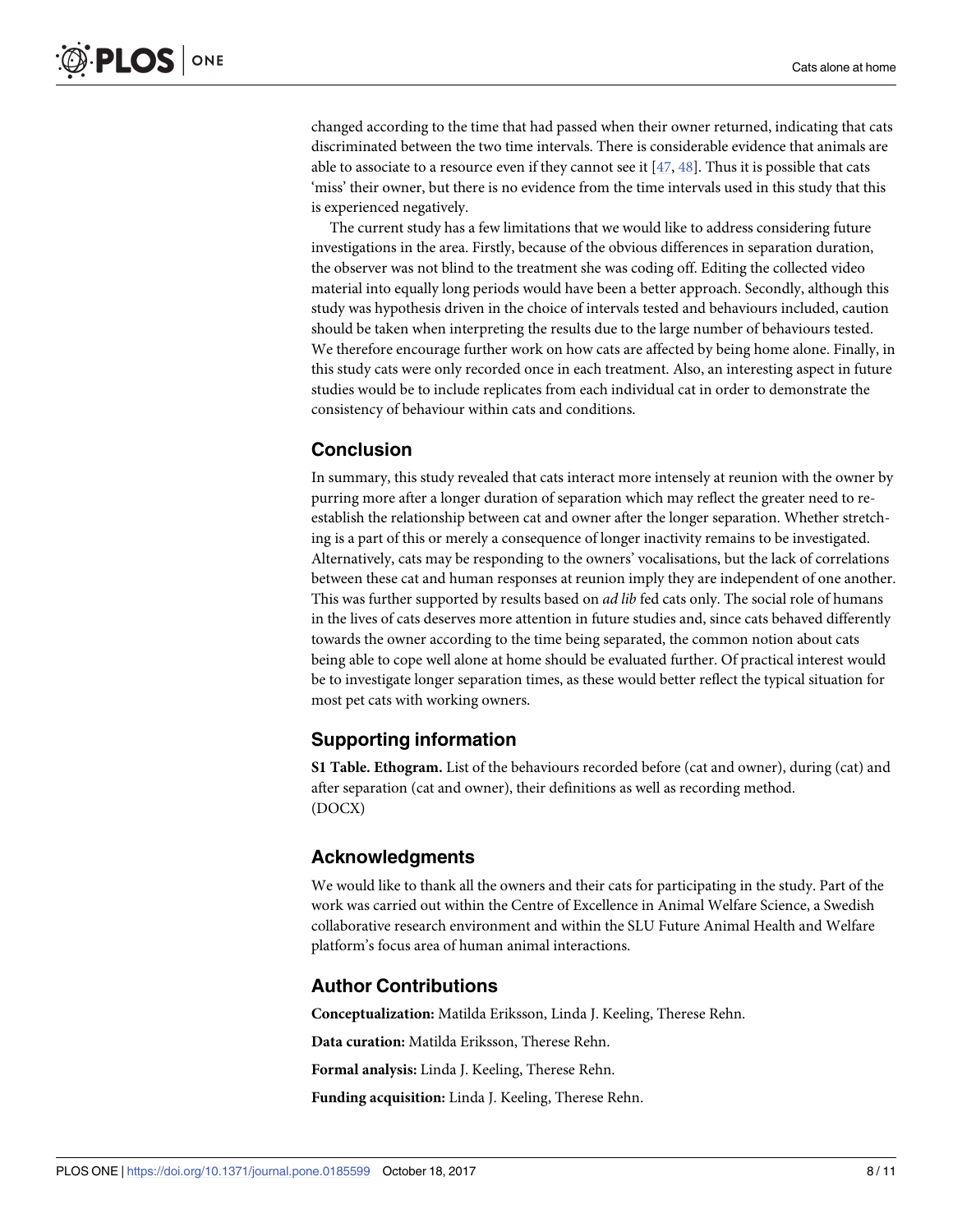<span id="page-8-0"></span>**Investigation:** Matilda Eriksson.

**Methodology:** Matilda Eriksson, Linda J. Keeling, Therese Rehn.

**Project administration:** Matilda Eriksson, Linda J. Keeling, Therese Rehn.

**Resources:** Linda J. Keeling, Therese Rehn.

**Supervision:** Linda J. Keeling, Therese Rehn.

**Validation:** Therese Rehn.

**Visualization:** Therese Rehn.

**Writing – original draft:** Matilda Eriksson, Therese Rehn.

**Writing – review & editing:** Matilda Eriksson, Linda J. Keeling, Therese Rehn.

#### **References**

- **[1](#page-1-0).** The European Pet Food Industry Federation. Facts and Figures 2014. Available at: [http://test.fediaf.](http://test.fediaf.web-004.karakas.prvw.eu/facts-figures/) [web-004.karakas.prvw.eu/facts-figures/](http://test.fediaf.web-004.karakas.prvw.eu/facts-figures/). Accessed Oct 31, 2016.
- **[2](#page-1-0).** Bernstein P.L. 2005. The human-cat relationship. In: Rochlitz I. (Ed.), The welfare of cats. Springer, Dordrecht, NL. pp. 47–89.
- **[3](#page-1-0).** Houpt KA, Goodwin D, Uchida Y, Baranyiova E, Fatjo J, Kakuma Y. Proceedings of a workshop to identify dog welfare issues in the US, Japan, Czech Republic, Spain and the UK. Appl. Anim. Behav, Sci. 2007; 106: 221–233.
- **[4](#page-1-0).** Wells DL, Hepper PG. 2000. Prevalence of behaviour problems reported by owners of dogs purchased from an animal rescue shelter. Appl. Anim. Behav. Sci. 2000; 69: 55–65. PMID: [10856784](http://www.ncbi.nlm.nih.gov/pubmed/10856784)
- **[5](#page-1-0).** McCrave EA, 1991. Diagnostic criteria for separation anxiety in the dog. Vet. Clin. North Am. Sm. Anim. Pract. 1991; 21: 247.
- **[6](#page-1-0).** Schwartz S. Separation anxiety syndrome in cats: 136 cases (1991–2000). J. Am. Vet. Med. Assoc. 2002; 220: 1028–1033. PMID: [12420782](http://www.ncbi.nlm.nih.gov/pubmed/12420782)
- **[7](#page-1-0).** Curtis TM, Knowles RJ, Crowell-Davis SL. Influence of familiarity and relatedness on proximity and allogrooming in domestic cats (Felis catus). Am. J. Vet. Res. 2003; 64: 1151–1154. PMID: [13677394](http://www.ncbi.nlm.nih.gov/pubmed/13677394)
- **[8](#page-1-0).** Turner DC. Social organisation and behavioural ecology of free-ranging domestic cats. In: Turner DC, Bateson PPG, editors. The domestic cat: the biology of its behaviour, 3<sup>rd</sup> edition. Cambridge: Cambridge University Press; 2014. pp. 63–80.
- **[9](#page-1-0).** Turner DC, Feaver J, Mendl M, Bateson P. Variation in domestic cat behaviour towards humans: a paternal effect. Anim. Behav. 1986; 34: 1890–1892.
- **[10](#page-1-0).** McCune S. The impact of paternity and early socialization on the development of cats' behaviour to people and novel objects. Appl. Anim. Behav. Sci. 1995; 45: 109–124.
- **[11](#page-1-0).** Turner DC. The ethology of the human-cat relationship. Swiss Archive Vet. Med. 1991; 133: 63–70.
- **[12](#page-1-0).** Horn JA, Mateus-Pinilla N, Warner RE, Heske EJ. Home range, habitat use, and activity patterns of free-roaming domestic cats. J. Wildl. Manage. 2011; 75:1177–1185.
- **[13](#page-1-0).** Bradshaw JWS. Sociality in cats: a comparative review. J. Vet. Behav. 2016; 11:113–124.
- **[14](#page-1-0).** Finka LR, Ellis SLH, Stavisky J. A critically appraised topic (CAT) to compare the effects of single and multi-cat housing on physiological and behavioural measures of stress in domestic cats in confined environments. BMC Vet. Res. 2014; 10: 73. <https://doi.org/10.1186/1746-6148-10-73> PMID: [24655603](http://www.ncbi.nlm.nih.gov/pubmed/24655603)
- **[15](#page-1-0).** Ainsworth MDS, Bell SM. Attachment, exploration and separation: illustrated by the behavior of oneyear-olds in a strange situation. Child Develop. 1970; 41:49–67. PMID: [5490680](http://www.ncbi.nlm.nih.gov/pubmed/5490680)
- **[16](#page-1-0).** Edwards C, Heiblum M, Tejeda A, Galindo F. Experimental evaluation of attachment behaviours in owned cats. J. Vet. Behav. 2007; 2: 119–125.
- **[17](#page-1-0).** Potter A, Mills DS. Domestic cats (Felis silvestris catus) do not show signs of secure attachment to their owners. Plos One 2015; 10: 1–17, e0135109. <https://doi.org/10.1371/journal.pone.0135109> PMID: [26332470](http://www.ncbi.nlm.nih.gov/pubmed/26332470)
- **[18](#page-1-0).** Rehn T, Keeling LJ. Measuring dog-owner relationships: Crossing boundaries between animal behaviour and human psychology. Appl. Anim. Behav. Sci. 2016; 183: 1–9.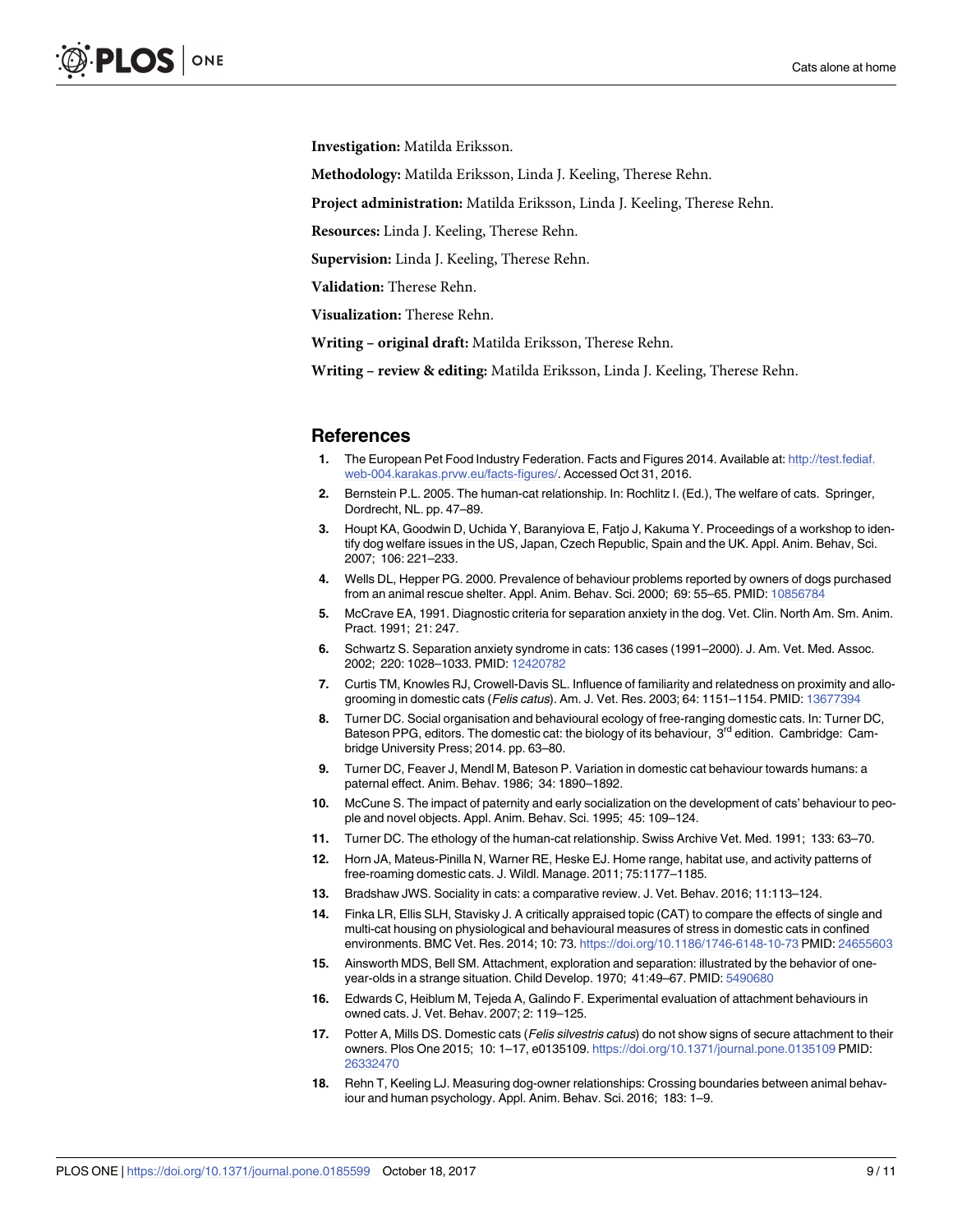- <span id="page-9-0"></span>**[19](#page-1-0).** Wedl M, Bauer B, Gracey D, Grabmayer C, Spielauer E, Day J, et al. Factors influencing the temporal patterns of dyadic behaviours and interactions between domestic cats and their owners. Behav. Process. 2011; 86: 58–67.
- **[20](#page-1-0).** Kummer H. On the value of social relationships to non-human primates. A heuristic scheme. Soc. Sci. Inf. 1978; 17: 687–705.
- **[21](#page-1-0).** Aureli F, De Waal F. Natural conflict solution. Berkeley, University of California Press; 2000: p. 409.
- **[22](#page-2-0).** Rehn T, Keeling LJ. The effect of time left alone at home on dog welfare. Appl. Anim. Behav. Sci. 2011; 129: 129–135.
- **[23](#page-2-0).** East ML, Hofer H, Wickler W. The erect 'penis' flag of submission in a female-dominated society: greetings in Serengeti spotted hyenas. Behav. Ecol. Sociobiol. 1993; 33: 355–370
- **[24](#page-2-0).** Hinde RA, Davies L. Removing infant rhesus from mother for 13 days compared to with removing mother from infant. J. Child Psychol. Psychiatry 1972; 13: 227–237. PMID: [4632823](http://www.ncbi.nlm.nih.gov/pubmed/4632823)
- **[25](#page-2-0).** Smith JE, Powning KS, Dawes SE, Estrada JR, Hopper AL, Piotrowski SL, et al. Greetings promote cooperation and reinforce social bonds among spotted hyenas. Anim. Behav. 2011; 81: 401–15.
- **[26](#page-2-0).** Rehn T, Handlin L, Uvnäs-Moberg K, Keeling LJ. Dogs' endocrine and behavioural responses at reunion are affected by how the human initiates contact. Physiol. Behav. 2014; 124: 45–53. PMID: [24471179](http://www.ncbi.nlm.nih.gov/pubmed/24471179)
- **[27](#page-2-0).** Schaller GB. The Serengeti lion. Chicago, University of Chicago Press; 1972.
- **[28](#page-2-0).** Kiley-Worthington M. The tail movements of ungulates, canids and ficlids. Behav. 1976; 56: 69–115.
- **[29](#page-2-0).** Cafazzo S, Natoli E. The social function of tail up in the domestic cat (Felis silvestris catus). Behav. Process. 2009; 80: 60–66.
- **[30](#page-2-0).** Kerby G, Macdonald DW. Cat society and the consequences of colony size. In: Turner DC, Bateson P, editors. The domestic cat: the biology of its behaviour. Cambridge: Cambridge University Press; 1988: pp. 67–81.
- **[31](#page-2-0).** van den Bos R. The functioning of allogrooming in domestic cats (Felis silvestris catus): a study in a group of cats living in confinement. J. Ethol. 1998; 14: 123–131.
- **[32](#page-2-0).** Brown KA, Buchwald JS, Johnson JR, Mikolich DJ. Vocalization in the cat and the kitten. Develop. Psychobiol. 1978; 11: 559–570.
- **[33](#page-2-0).** Bradshaw J, Cameron-Beaumont C. The signaling repertoire of the domestic cat and its undomesticated relatives. In: Turner D, Bateson P, editors. The domestic cat: the biology of its behaviour,  $2^{nd}$  edition. Cambridge, Cambridge University Press; 2000. pp. 68–93.
- **[34](#page-3-0).** Mangold. INTERACT Quick Start Manual V2.4. In: Mangold International GmbH; 2010 [\[www.mangold](http://www.mangold-international.com)[international.com](http://www.mangold-international.com)].
- **[35](#page-5-0).** Brown SL, Bradshaw JWS. Communication in the domestic cat: within- and between species. In: Turner DC, Bateson P, editors. The domestic cat: the biology of its behaviour. Cambridge: Cambridge University Press; 2014.
- **[36](#page-5-0).** Mertens C, Turner DC. Experimental analysis of human-cat interactions during first encounters. Anthrozoös 1988; 2: 83-97.
- **[37](#page-5-0).** McComb C, Taylor AM, Wilson C, Charlton BD. The cry embedded within the purr. Curr Biol. 2009; 19: R507–508. <https://doi.org/10.1016/j.cub.2009.05.033> PMID: [19602409](http://www.ncbi.nlm.nih.gov/pubmed/19602409)
- **[38](#page-5-0).** Merola I, Mills D. Behavioural signs of pain in cats: an expert consensus. Plos One 2016; 11(2): e0150040: <https://doi.org/10.1371/journal.pone.0150040> PMID: [26909809](http://www.ncbi.nlm.nih.gov/pubmed/26909809)
- **[39](#page-5-0).** Moelk M. Vocalizing in the house-cat: a phonetic ad functional study. Am. J. Psychol. 1944; 57: 184– 205.
- **[40](#page-6-0).** Vitale Shreve KR, Mehrkam LR, Udell M. 2017. Social interaction, food, scent or toys? A formal assessment of domestic pet and shelter cat (*Felis silvestris catus*) preferences. Behav. Process. 2017; [10.](https://doi.org/10.1016.j.beproc.2017.03.016) [1016.j.beproc.2017.03.016.](https://doi.org/10.1016.j.beproc.2017.03.016)
- **[41](#page-6-0).** Mertens C. Human-cat interactions in the human setting. Anthrozoös 1991; 4: 214–231.
- **[42](#page-6-0).** Kidd AH, Kidd RM. Personality characteristics and preferences in pet ownership. Psychol. Reports 1980; 46:939–949.
- **[43](#page-6-0).** Martinez RL, Kidd AH. Two personality characteristics in adult pet-owners and non-owners. Psychol. Preports 1980; 47:318–318.
- **[44](#page-6-0).** Gosling SD, Sandy CJ, Potter J. Personalities of self-identified"dog people" and"cat people". Anthrozoös 2010; 23: 213-222.
- **[45](#page-6-0).** Reevy GM, Delgado MM. Are emotionally attached companion animal caregivers conscientious and neurotic? Factors that affect the human-companion animal relationship. J Appl. Anim. Welfare Sci. 2015; 18: 239–258.